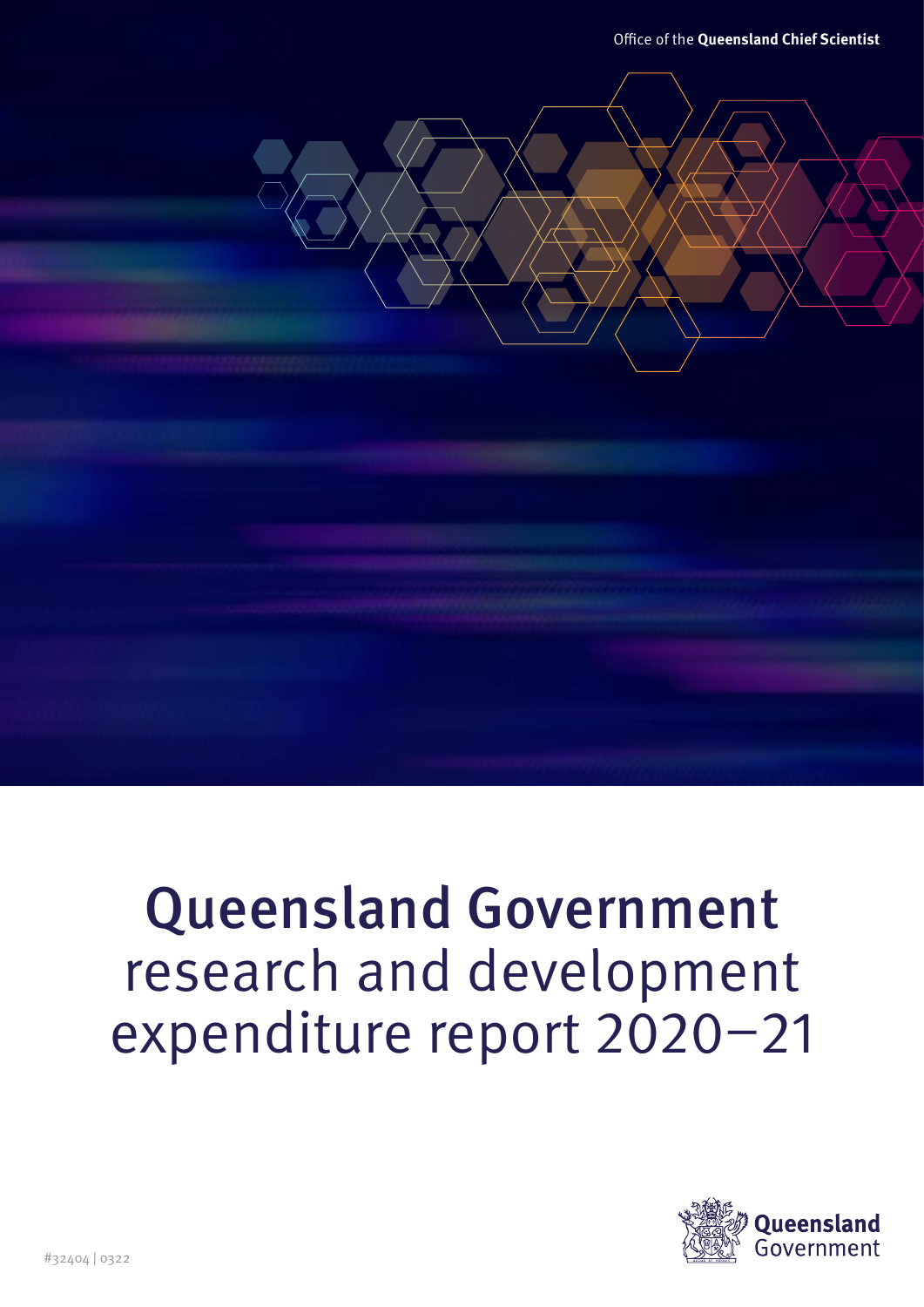# **Key** findings

Around **\$444 million** was spent by the Queensland Government (the government) on research and development (R&D) in 2020–21. This represents an increase of 16 per cent on 2019–20 where the total expenditure was around \$380 million.

R&D expenditure for 2020–21 includes **capital** and **current** expenditure:

- Capital expenditure refers to infrastructure spending such as buildings, land, and equipment
- Current expenditure refers to operational spending such as employee expenses, salaries, and other R&D related expenditure.

Approximately 94 per cent of the total expenditure, around  $$416$  million, was related to current expenditure.

Out of the \$444 million that was spent on R&D, leveraged funds from external sources made up approximately \$202 million or 45 per cent of the reported expenditure. By comparison, in 2019–20 leveraged funds made up approximately \$154 million or 41 per cent of the reported expenditure.

The department reporting the highest R&D expenditure was Queensland Health totalling \$152 million equivalent to 34 per cent of the total R&D expenditure for the year followed by the Department of Agriculture and Fisheries at \$101 million.

Queensland Heath and the Department of Agriculture and Fisheries were also the two highest spending departments in 2019–20 at \$125 million and \$95 million respectively. or 32 per cent and 25 per cent of the total R&D expenditure for the year, and in 2018–19 at \$113 million and \$92 million respectively, or 31 per cent and 25 per cent of the total R&D expenditure for the year.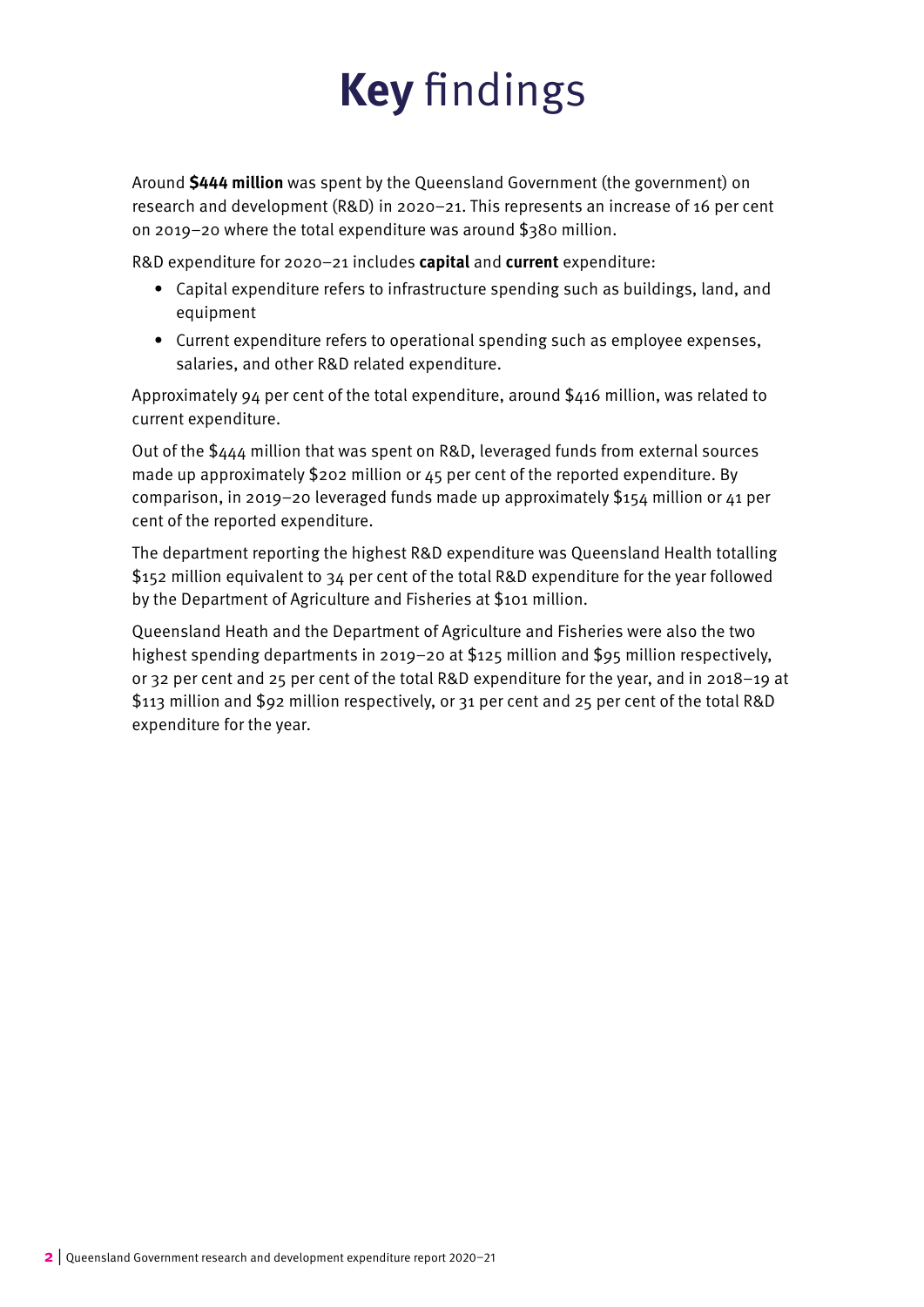# **Report** overview

The Queensland Government R&D expenditure report is published annually. This report provides information on:

- government's longitudinal R&D expenditure displaying research trends over time
- the research fields with the highest R&D expenditure as well as their alignment with the government's socio-economic priorities
- the collaborations between the government and partner organisations
- the benefits of R&D to Queenslanders.

R&D is one of the major driving forces behind economic growth, as shown by the existence of a positive correlation between a country's R&D intensity and gross domestic profit (GDP) per capita. R&D directly influences the strength and competitiveness of industry by providing a basis for technological change and thereby encouraging economic development.

Investment in R&D not only monetises benefits to the economy but addresses various societal challenges faced in today's world, such as climate change, waste minimisation, food security, etc., resulting in improvements in the quality of our lives.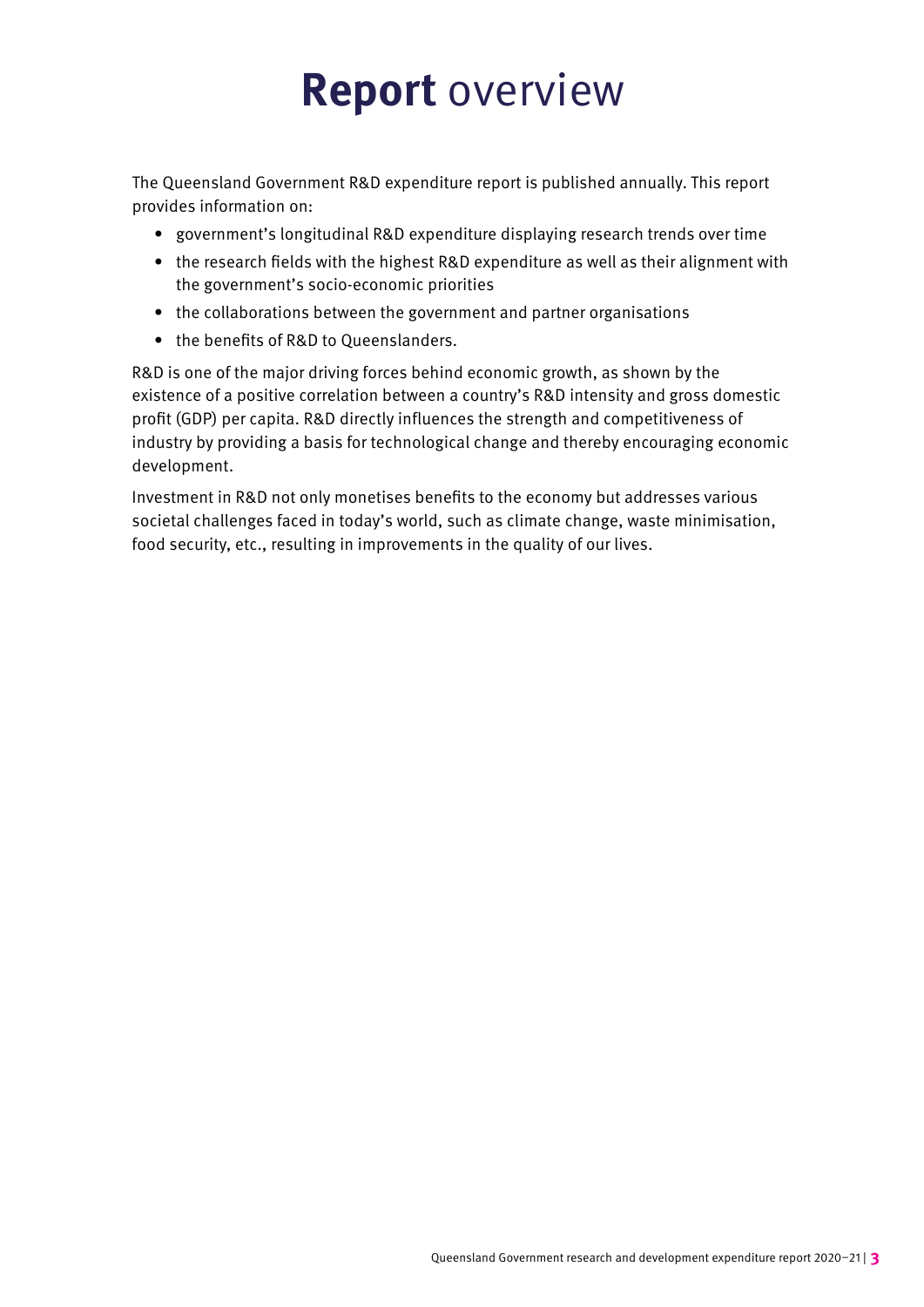# **Defining** research and development

For the purpose of this report, and in line with the guidelines provided by the Organisation for Economic Cooperation and Development (OECD), the definition of R&D used by the government is:

'… creative and systematic work undertaken in order to increase the stock of knowledge including knowledge of humankind, culture and society—and to devise new applications of available knowledge'

(Frascati Manual, 2015)

To fall under this definition, and therefore being eligible as R&D, an activity must be:

- novel
- creative
- uncertain
- systematic
- transferable and/or reproducible.

Some examples of R&D activities include (and are not limited to):

- laboratory research aimed at discovery of new knowledge
- searching for applications of new research findings or other knowledge
- conceptual formulation and design of possible product or process alternatives
- evaluation of product or process alternatives
- modification of the formulation or design of a product or process
- design, construction, and testing of preproduction prototypes and models
- design and development of tools used to facilitate R&D or components of a product or process undergoing R&D activities.

R&D excludes:

- market surveys
- extension or commercialisation of R&D
- routine computer programming and maintenance
- general purpose data collection using standard techniques without a research question
- policy-related studies using existing methodologies
- any other related activities that do not consist of elements of novelty or understanding causal relationship.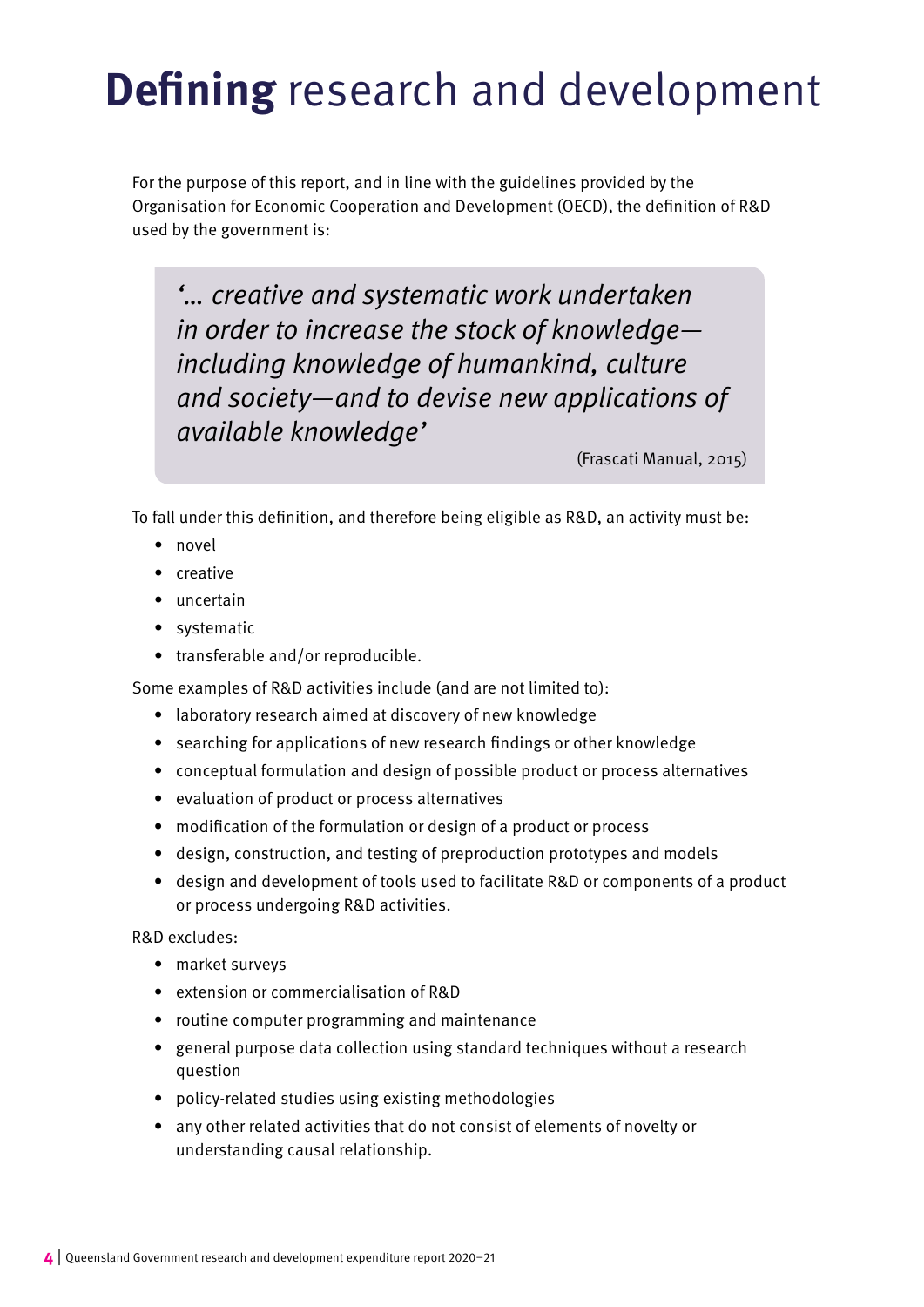# **Expenditure** over time

In 2020–21, Queensland Government agencies reported spending \$444 million on R&D, which represents a 16 per cent increase from the previous year's expenditure of \$380 million.

The graph below shows the R&D expenditure by Queensland Government over the last 17 years. The large spike that began in 2008–09, peaked in 2010–11 (yearly expenditure of \$701 million) and finished in 2013–14 was due to significant investment in four major research infrastructure projects. Institutions such as the QIMR Berghofer Medical Research Institute, and the Translational Research Institute are two examples of this capital investment.

Following said spike, R&D expenditure stabilised around \$350 million. From 2015–16 onwards, R&D expenditure has been on a consistently increasing trend.

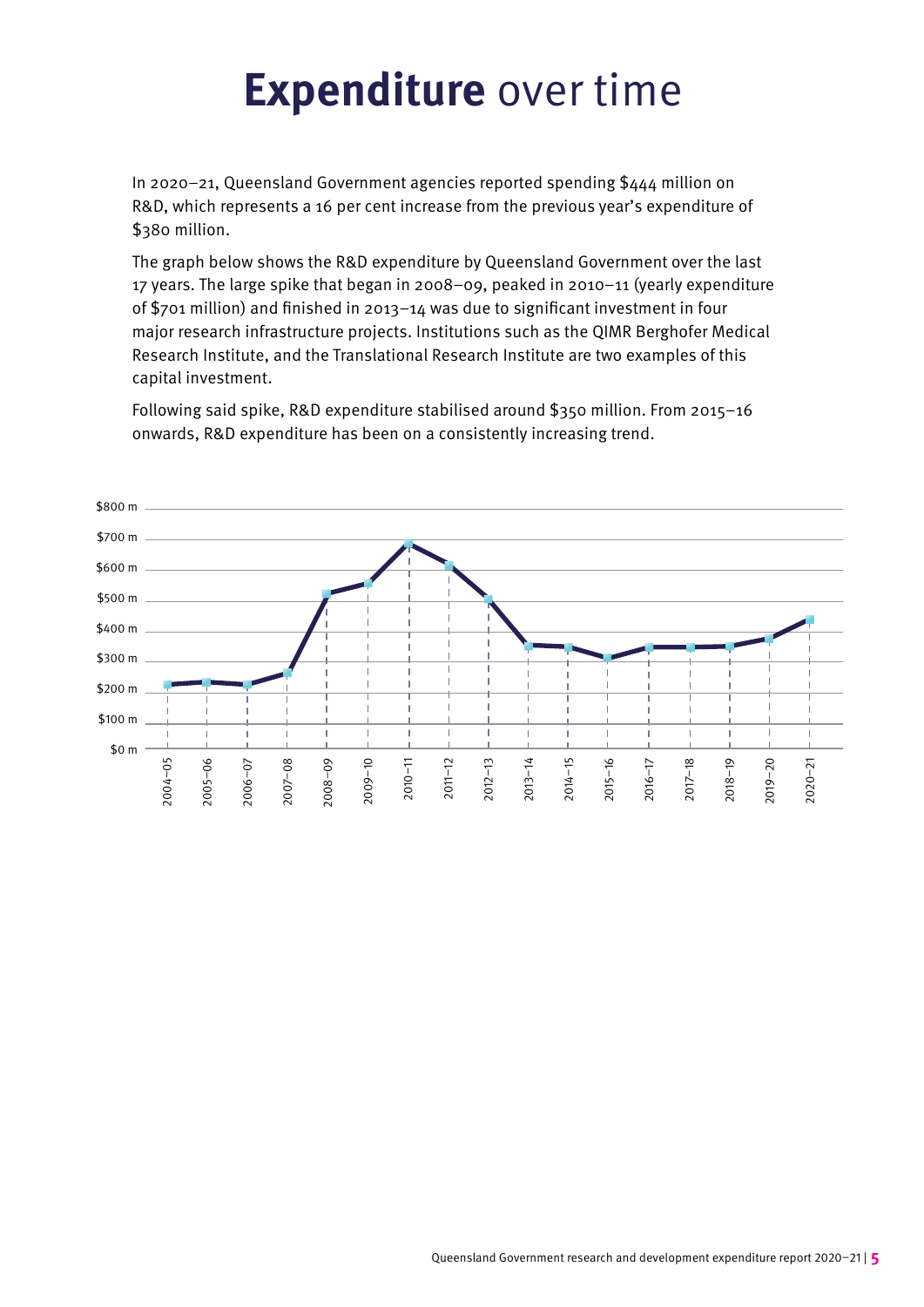### **Capital and current** expenditure over time

In 2020–21, out of the \$444 million spent on R&D by the Queensland Government, capital expenditure accounted for \$28 million while current expenditure accounted for \$416 million of the total budget.

Capital expenditure refers to infrastructure spending such as buildings, land, and equipment, while current expenditure refers to operational spending such as employee expenses, salaries, and other R&D related expenditure.

2009–10 was the first year where capital and current expenditure were reported separately. Prior to this, they had always been reported as a combined total amount.

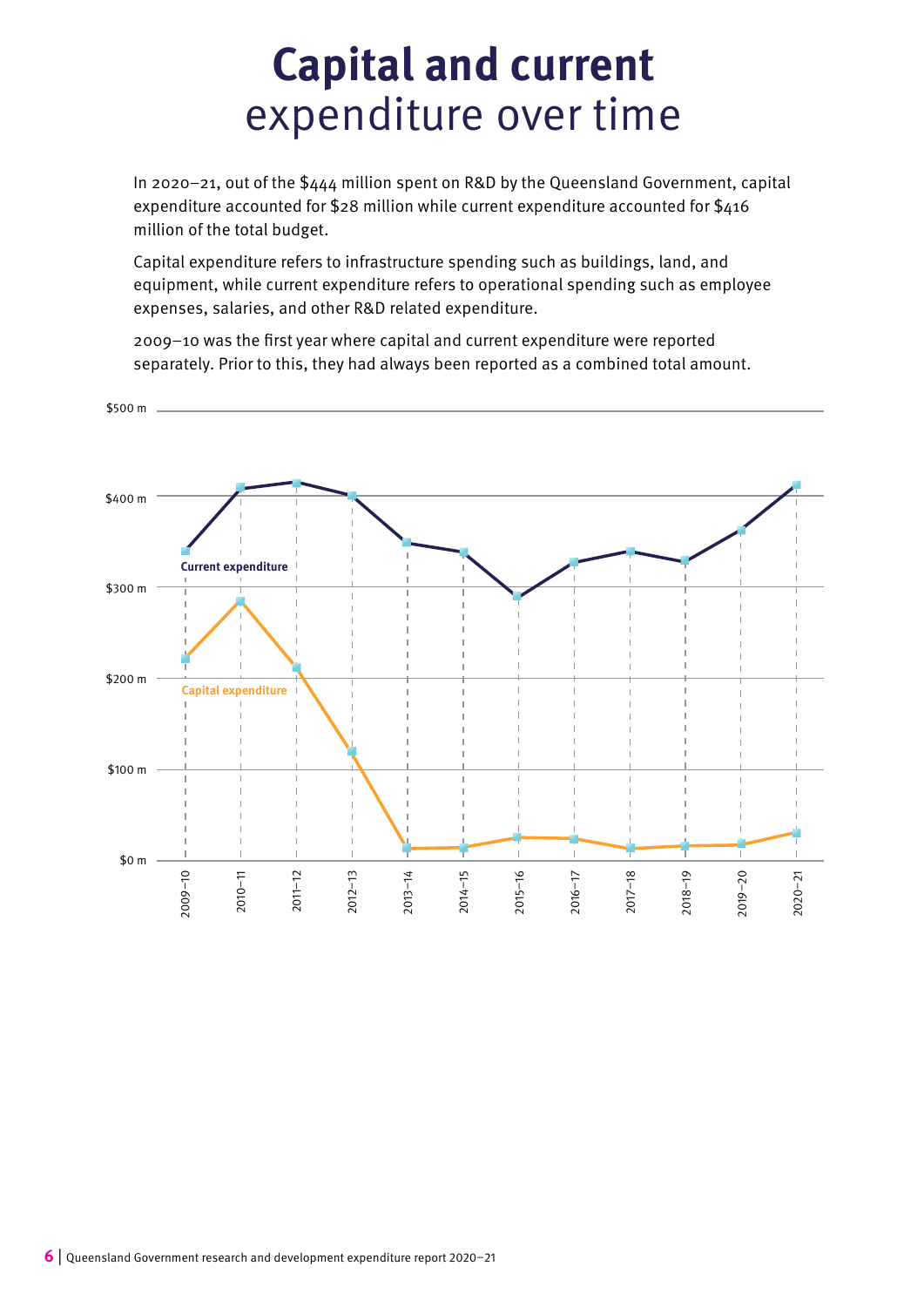## **Research location** over time

The graph below reports the location where the R&D funding was spent as either inhouse or external. In-house refers to R&D being conducted at Queensland Government sites. R&D activity occurring at non-Queensland Government facilities is categorised as external.

From 2004 to 2010, R&D carried out in Queensland Government facilities exceeded R&D at external sites. From 2010 to 2014, in line with the increase in capital expenditure, the trend shifted to having the larger porting of R&D expenditure being more at external sites. From 2014 onwards, the trend reverts to higher expenditure on in-house R&D activities.

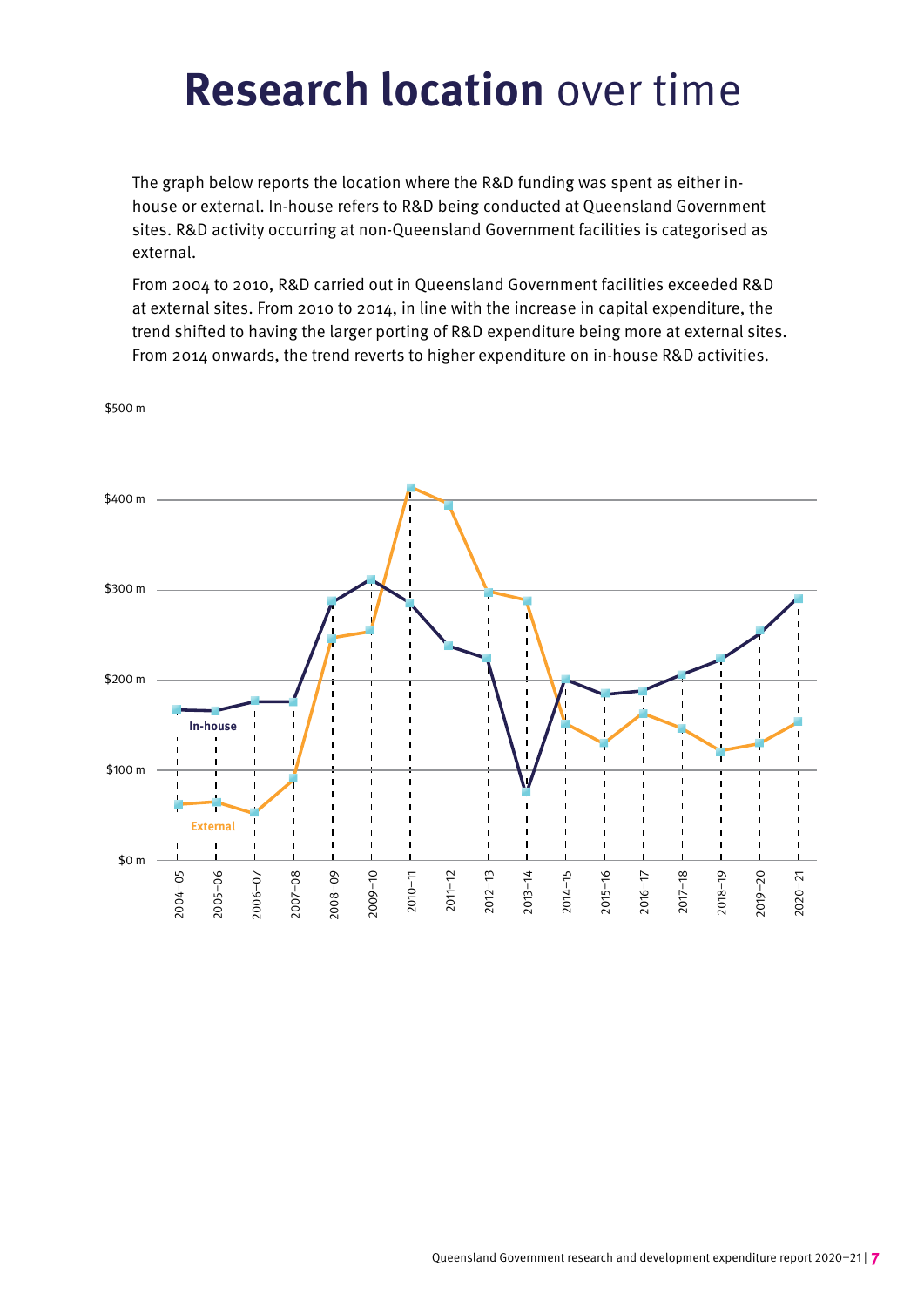## **Total expenditure** by agency in 2020–21

Queensland Government agencies reported spending a total of \$444 million on R&D in 2020–21. The three agencies with the highest expenditure were:

- Queensland Health—\$152 million accounting for 34 per cent of total R&D expenditure
- Department of Agriculture and Fisheries—\$101 million accounting for 23 per cent of total R&D expenditure
- QIMR Berghofer Medical Research Institute—\$44 million accounting for 10 per cent of total R&D expenditure

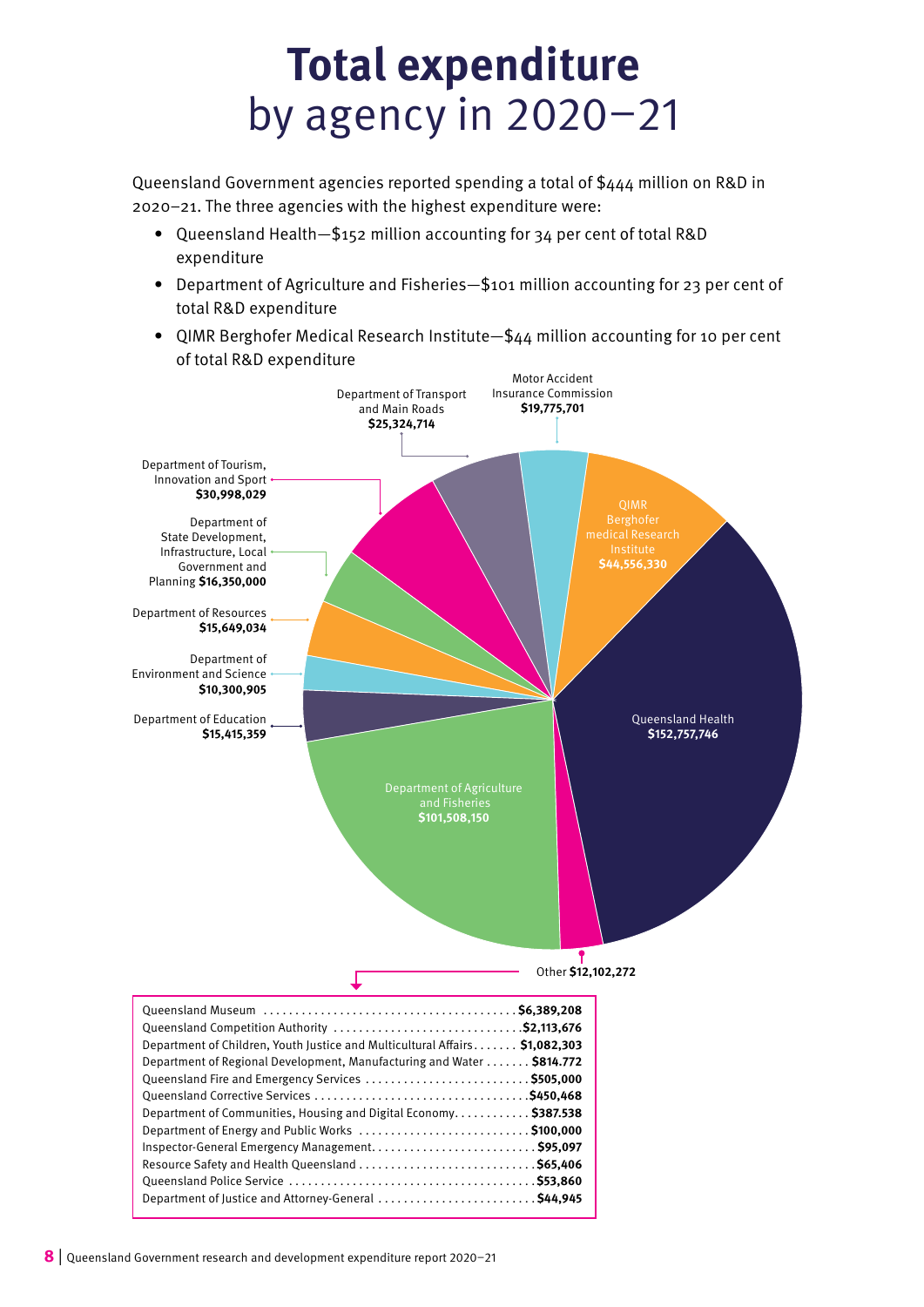# **Queensland Government** funds and leveraged funds by year

Queensland Government funds are those spent directly from the state budget allocation. Leveraged funds refer to cash contributions from external organisations towards R&D projects funded or performed by the Queensland Government. The trend reported below shows that leveraged funds have often been slightly lower than Queensland Government investment. A significant exception to this trend occurred from 2009–10 to 2012–13, where leveraged funds were used for the construction of research infrastructure.

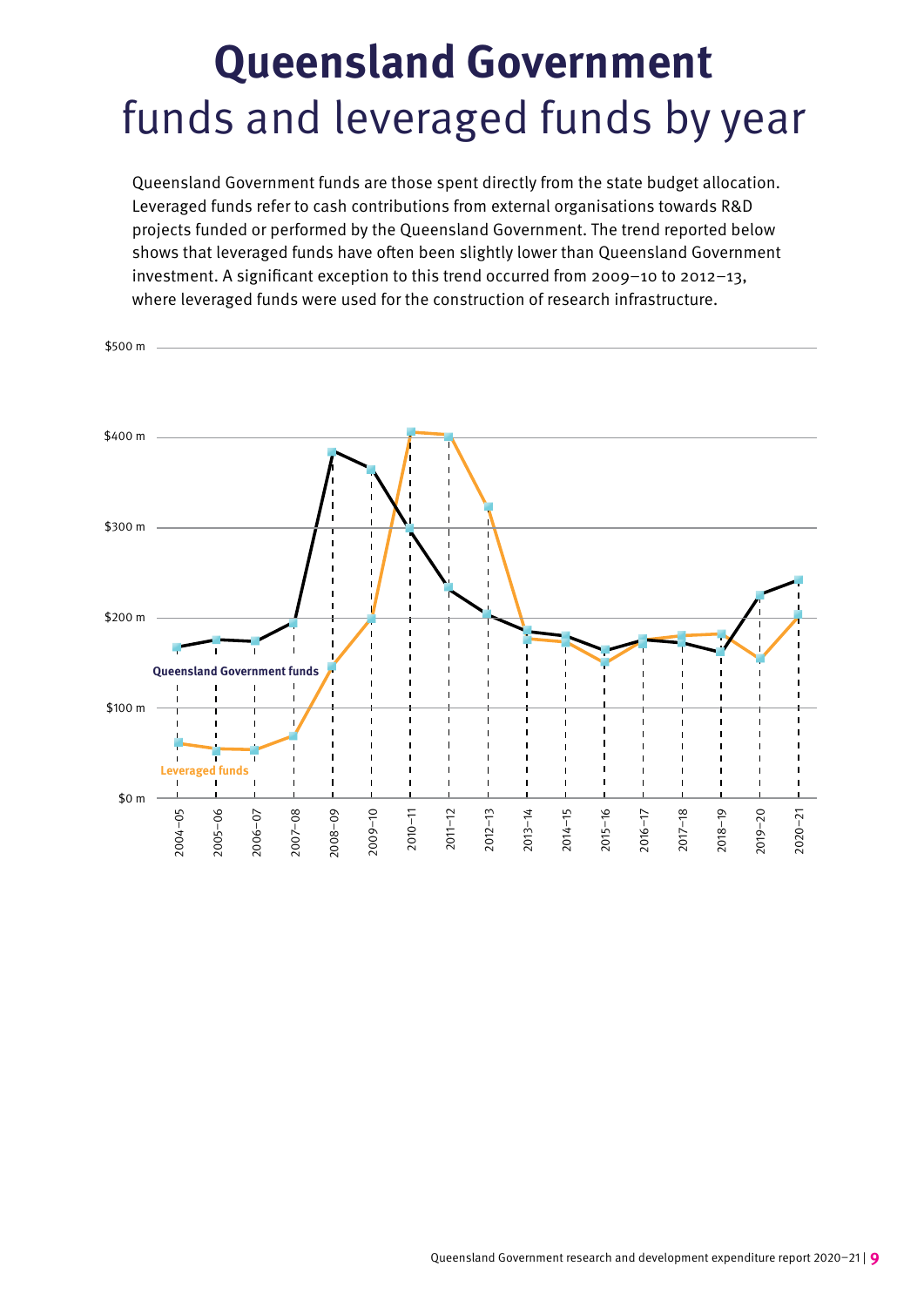# **Source** of funds in 2020–21

In 2020–21, out of the \$444 million that was spent on R&D, Queensland Government leveraged \$202 million (45 per cent) from external sources. Comparatively, in 2019–20 this figure accounted for \$154 million or 41 per cent of the yearly R&D expenditure.

Queensland Government's funds include in-house, government bodies and statutory authorities, and other Queensland Government departments. External sources include funding from the Australian Government, universities, private non-profit organisations, overseas locations, other state/local government, other Australian locations, joint business/government organisations, and businesses.

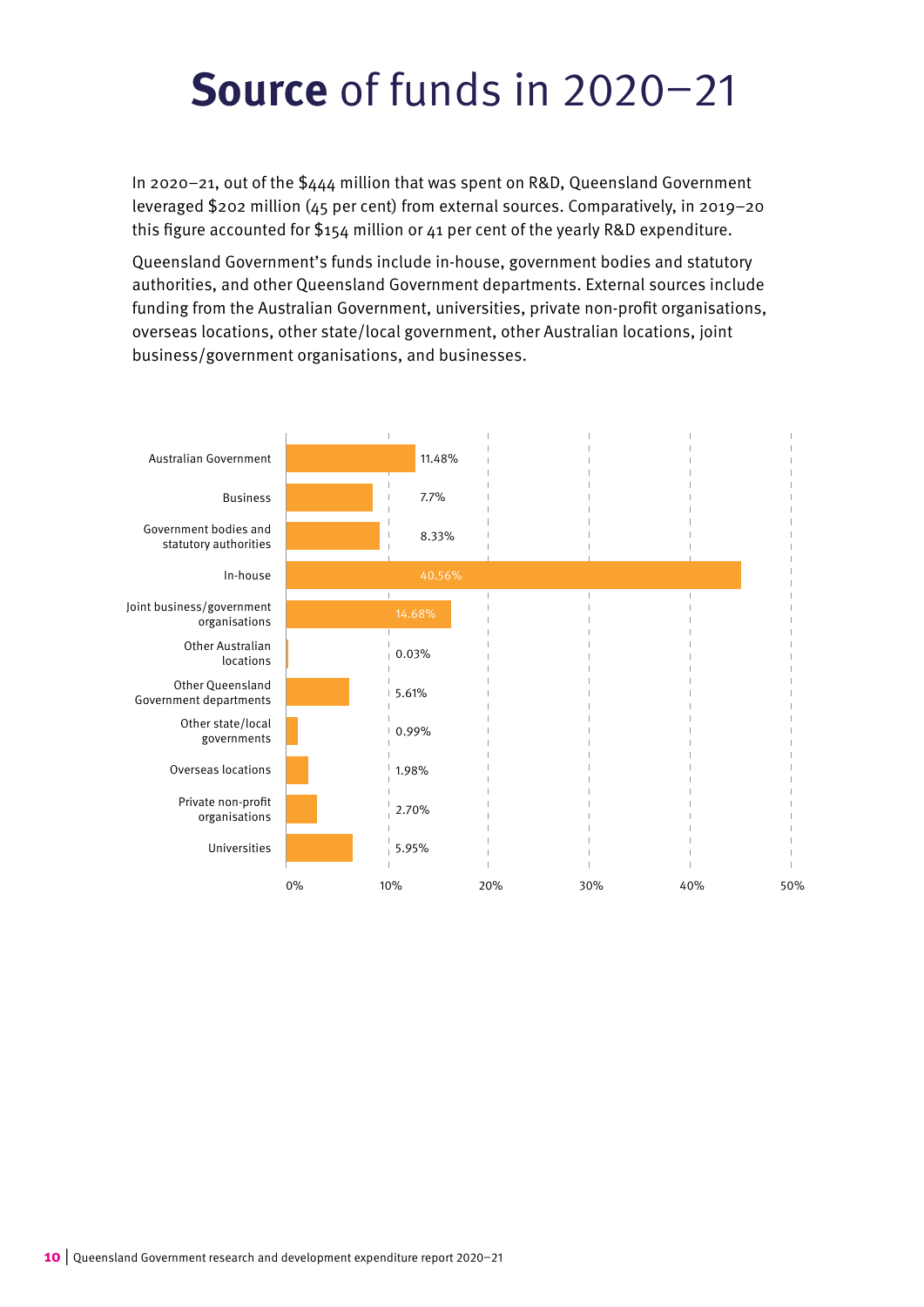# **Socio-economic** objectives

Agencies classify R&D investment according to the Australian Bureau of Statistics' socio-economic objectives. The objectives relate to the impact of the research and are standardised fields. The distribution of expenditure reflects the socio-economic focus of the government policy priorities at the time.

In 2020–21 the greatest reported expenditure was allocated to health objectives. This accounted for 52 per cent (\$230 million) of the R&D expenditure for the year and was mainly due to research around SARS-CoV-19. The second largest expenditure at 15 per cent (\$65 million) was for research on plant production and plant primary products followed by environmental management accounting for 7.5 per cent (\$33 million). This is in line with what happened in 2019–20 where health accounted for 53 per cent (\$203 million) of the overall R&D expenditure, followed by plant production and plant primary products at 18 per cent (\$71 million) and environment at 6 per cent (\$25 million).

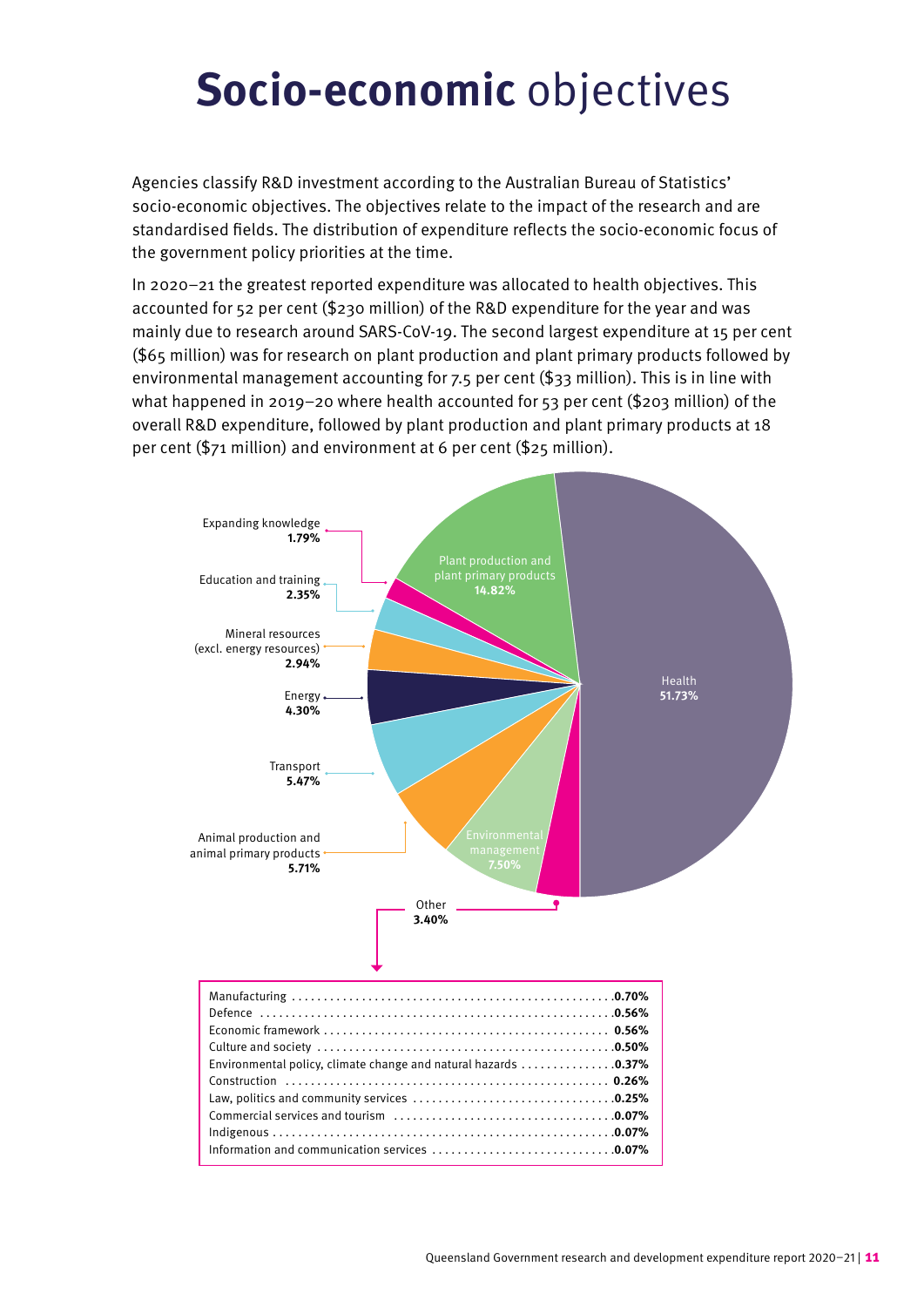# **Field** of research

Similar to socio-economic objectives, fields of research are also defined by the Australia Bureau of Statistics. This categorisation of R&D activities is done following the methodology used—not the activity nor the purpose. In 2020–21 the top three reported fields of research were: Biomedical and Clinical Sciences accounting for 28 per cent (\$125 million), followed by Health Sciences accounting for 23 per cent (\$102 million) and Agricultural, Veterinary and Food Sciences accounting for 22 per cent (\$97 million). This shows that 73 per cent of the total expenditure is concentrated in three of the 23 fields of research. This mirrors the highest spending agencies, namely Queensland Health, the Department of Agriculture and Fisheries, and QIMR Berghofer Medical Research Institute. This trend is in line with what was reported in 2019–20 where Medical and Health Sciences account for 52 per cent (\$200 million) of the overall expenditure, followed by Agricultural and Veterinary Sciences at 21 per cent (\$23 million).

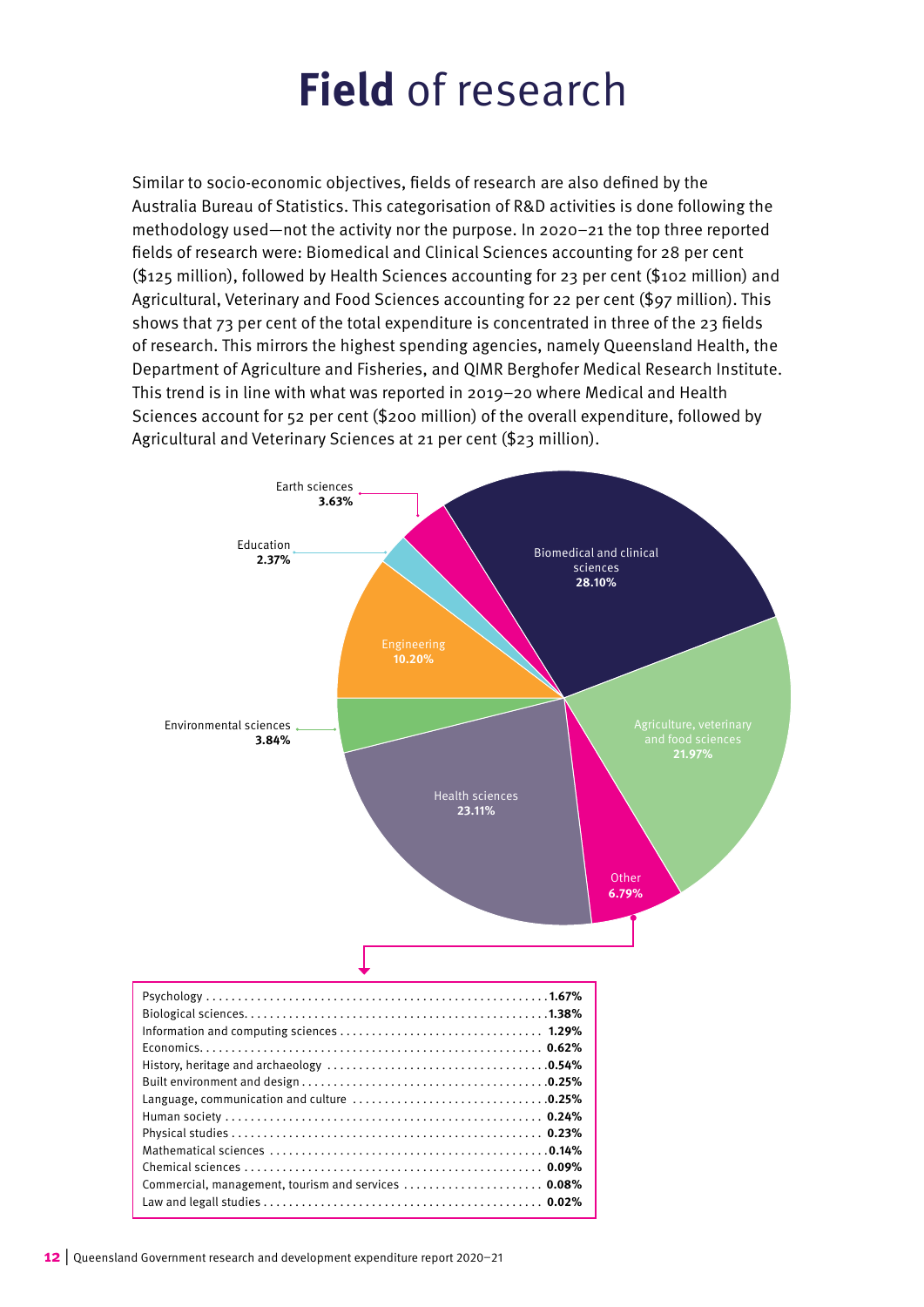# **State** priorities

The chart below reports the weighted percentage of the state priorities for 2020–21. The highest percentage was found for 'Backing our frontline services' accounting for 22%, followed by 'Protecting the environment' at 15 per cent, and 'Safeguarding our health' at 11 per cent. The chart reports a more balanced distribution compared to 2019–20, where 'Keep Queensland healthy' accounted for 51 per cent of the total state priorities.

'Other' stands for projects that did not align with state priorities and in 2020–21 accounted for 13 per cent of the overall projects. This represents a significant decrease from 2019–20 where 'Other' accounted for 31 per cent of the overall projects.

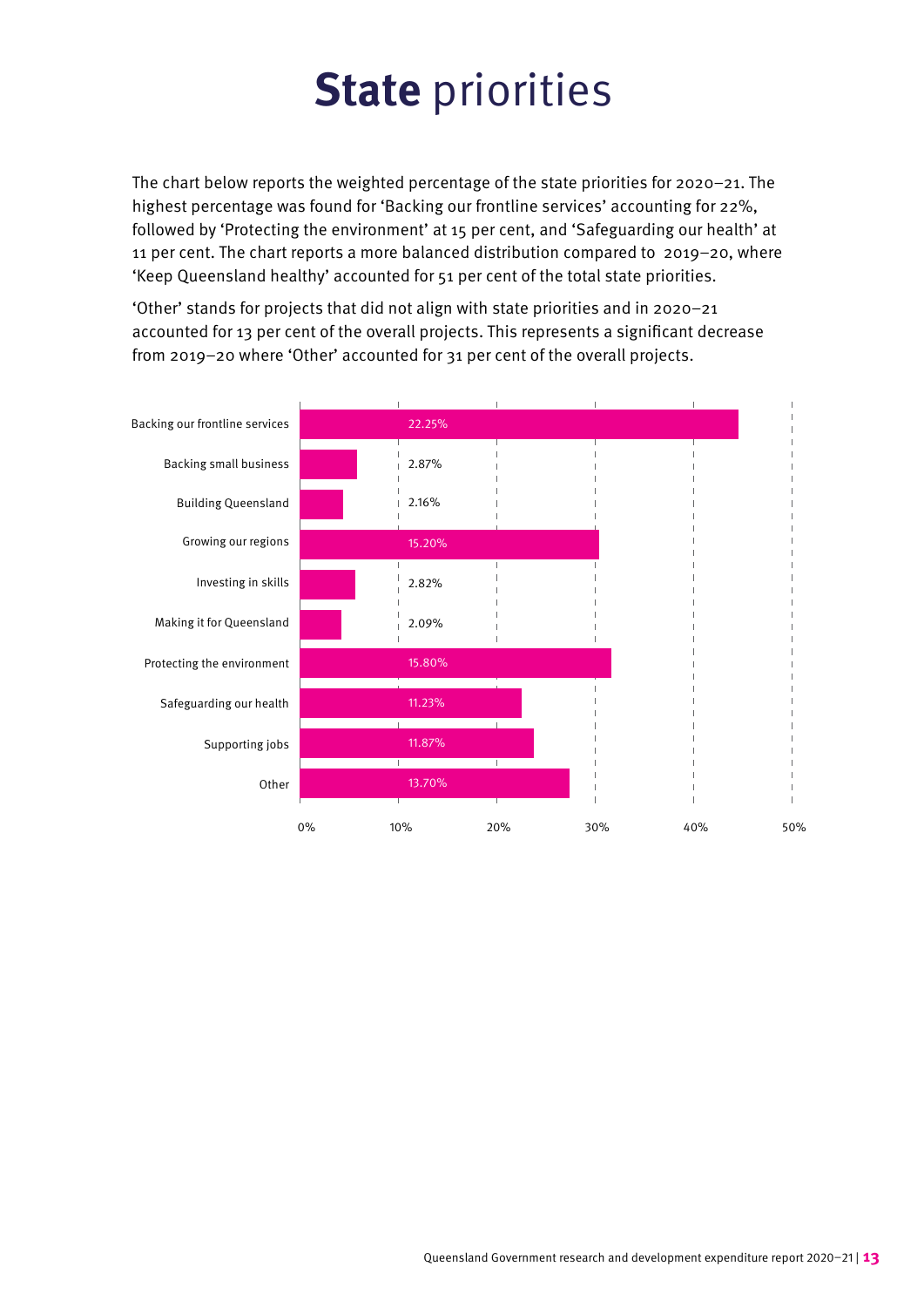#### **Stimulating regional tourism through virtual reconstruction of Queensland's WWII heritage**



© Department of Tourism, Innovation and Sport

Dr Brent Moyle, Griffith University received a \$300,000 Advance Queensland Research Fellowship for the 'Stimulating regional tourism through virtual reconstruction of Queensland's WWII heritage' project.

A secret WWII base uncovered on the edge of Charleville was primarily a maintenance base during the WWII Battle of the Coral Sea, housing more than 3000 American soldiers. The site uncovered an aircraft hangar, revetments, a building to house the Top-Secret Norden bombsight, living quarters for soldiers and nurses, kitchens and ablution blocks.

Dr Moyle used 3D scanners and augmented and virtual reality to reconstruct the regional heritage, resulting in a truly unique tourism experience.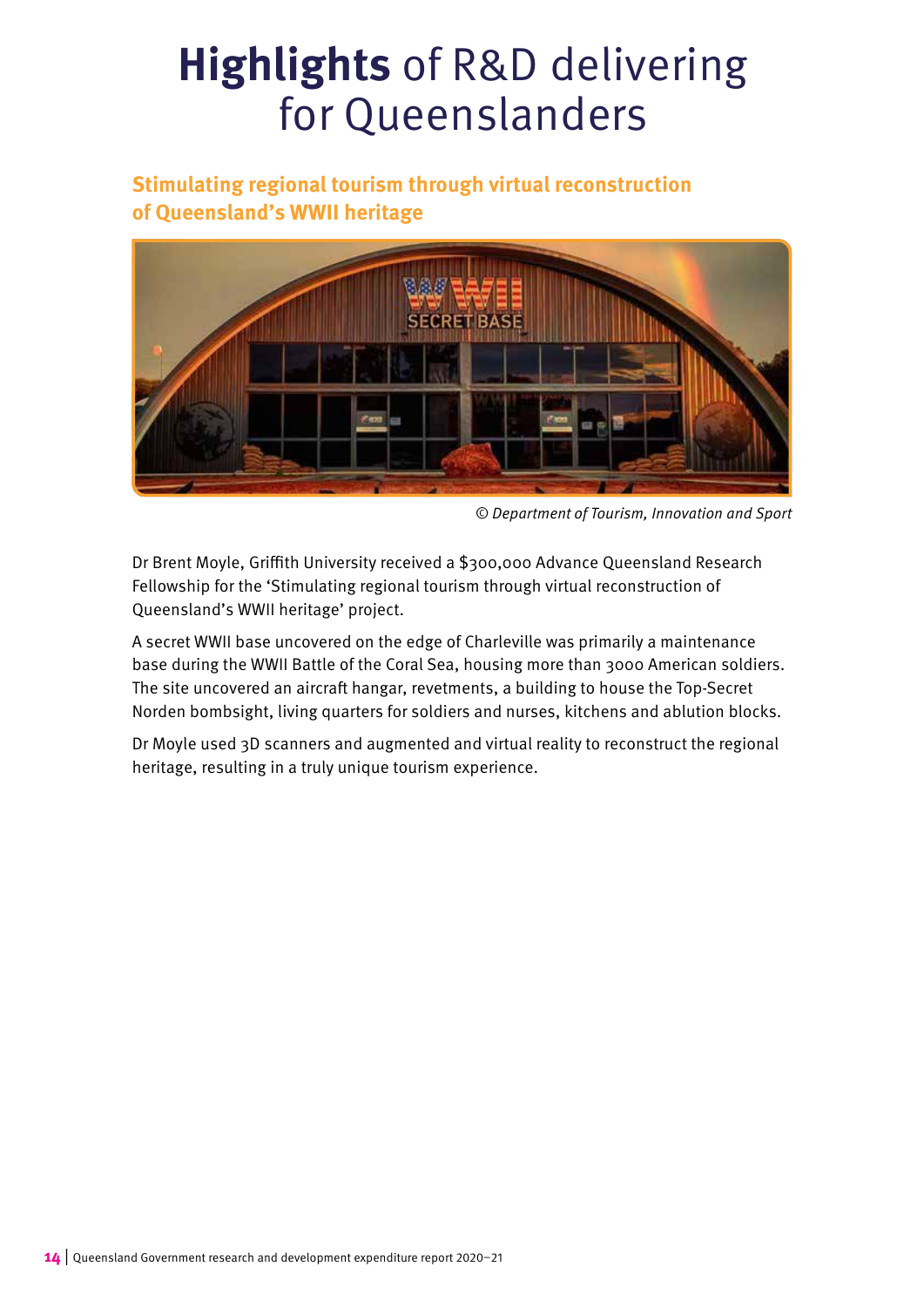#### **Cooperative Research Centre for Living with Autism Spectrum Disorders**



© Department of Education

The Autism Cooperative Research Centre (CRC) is the world's first national, cooperative research effort focused on autism. Research covers a whole-of-life view, from diagnosis and the early years through school years and into adult life. In July 2013, the Department of Education committed to be an Essential Participant of the Autism CRC, the only education department in Australia to be an Essential Partner.

Guided by the department, one of the priority areas of the Autism CRC has been to research the provision of appropriate educational environments and programs for students with autism. The translation of the Australian education needs analysis through inclusionED has supported the capability building of teachers to improve outcomes for students with autism, alongside the resources of the department's Autism Hub and regional Principal Advisors, Autism.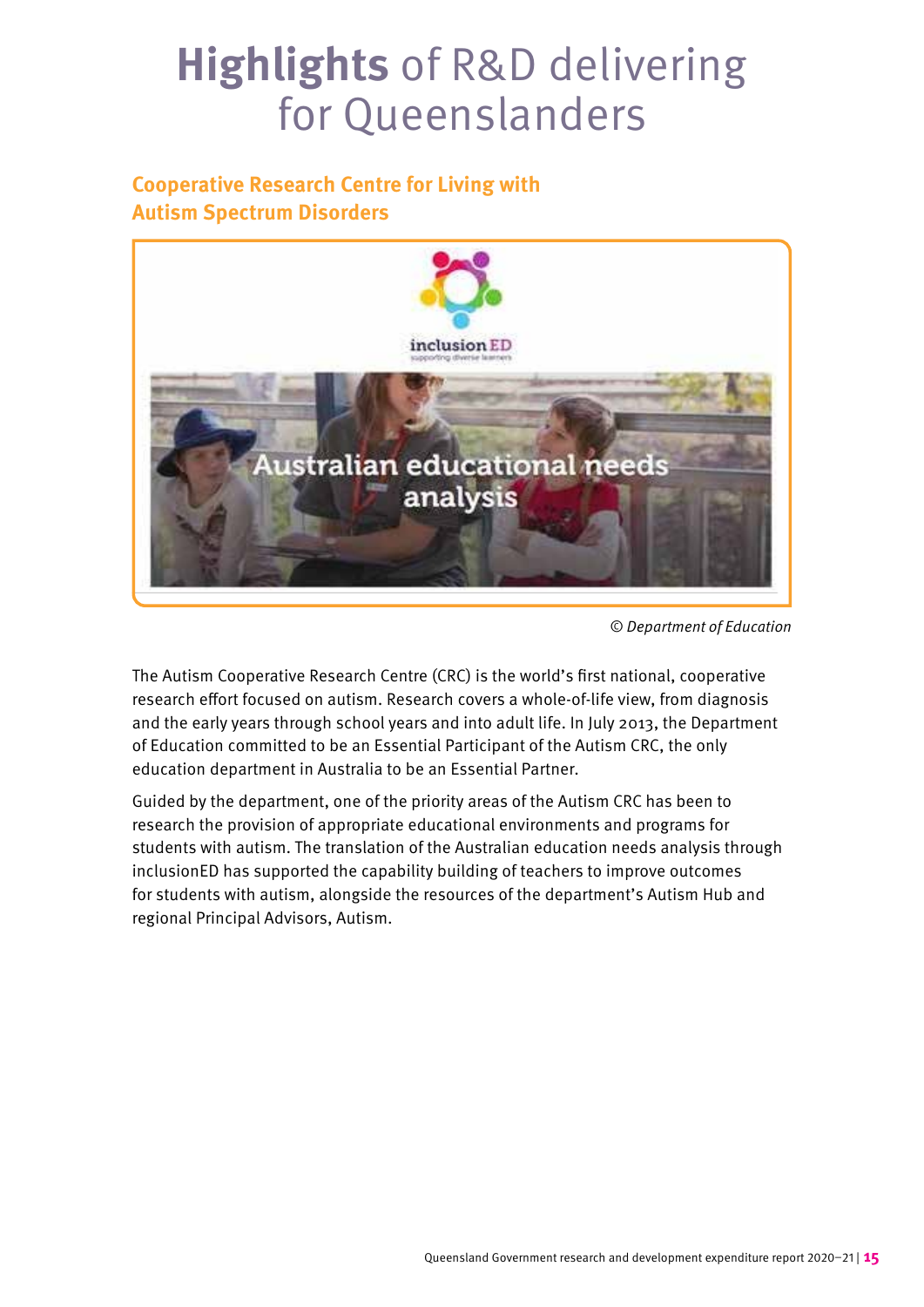#### **Research identifies cause and potential treatment for COVID-19 induced heart damage**



<sup>©</sup> QIMR Berghofer Medical Research Institute

QIMR Berghofer researchers have discovered some of the ways COVID-19 damages the heart, and identified a class of drugs that could potentially protect or reverse this cardiac injury. In severe cases of COVID-19, the immune system overreacts to the infection, releasing inflammatory molecules called cytokines into the bloodstream. This so-called 'cytokine storm' can damage multiple organs, including the heart. Canadian company Resverlogix has used the QIMR Berghofer research findings as the basis for expanding its clinical trial of the drug, apabetalone, in COVID-19 patients. Apabetalone belongs to a new class of drugs that has been in clinical trials for cardiovascular disease for more than five years. It has received breakthrough therapy designation from the US regulator, the Food and Drug Administration. Resverlogix initially planned to study apabetalone to improve clinical status in SARS-CoV-2 infected patients, but will now also examine if it can treat heart damage.

The head of QIMR Berghofer's Cardiac Bioengineering Research Group, Associate Professor James Hudson, said his team used thousands of lab-grown, miniature human heart organoids to understand how COVID-19 causes cardiac damage. Associate Professor James Hudson says by understanding the biological basis of heart damage will help identify drugs with a much higher chance of success.

Researchers have exposed the bioengineered, stem-cell-derived heart tissue to COVID-19 patient blood and found it caused dysfunction even when the virus didn't infect the tissue. The experiments revealed which inflammatory factors are potentially causing the cardiac problems. These factors activate bromodomain protein  $4$  in the heart, which was the key driver of cytokine storm damage. Associate Professor Hudson then used mini heart organoids to screen several existing drugs that inhibit this protein and found they could prevent and reverse the damage. One of the drugs was apabetalone, which was effective at blocking the inflammatory response. It is already in phase III clinical trials for treating cardiovascular disease and could be available sooner to treat COVID-19 patients.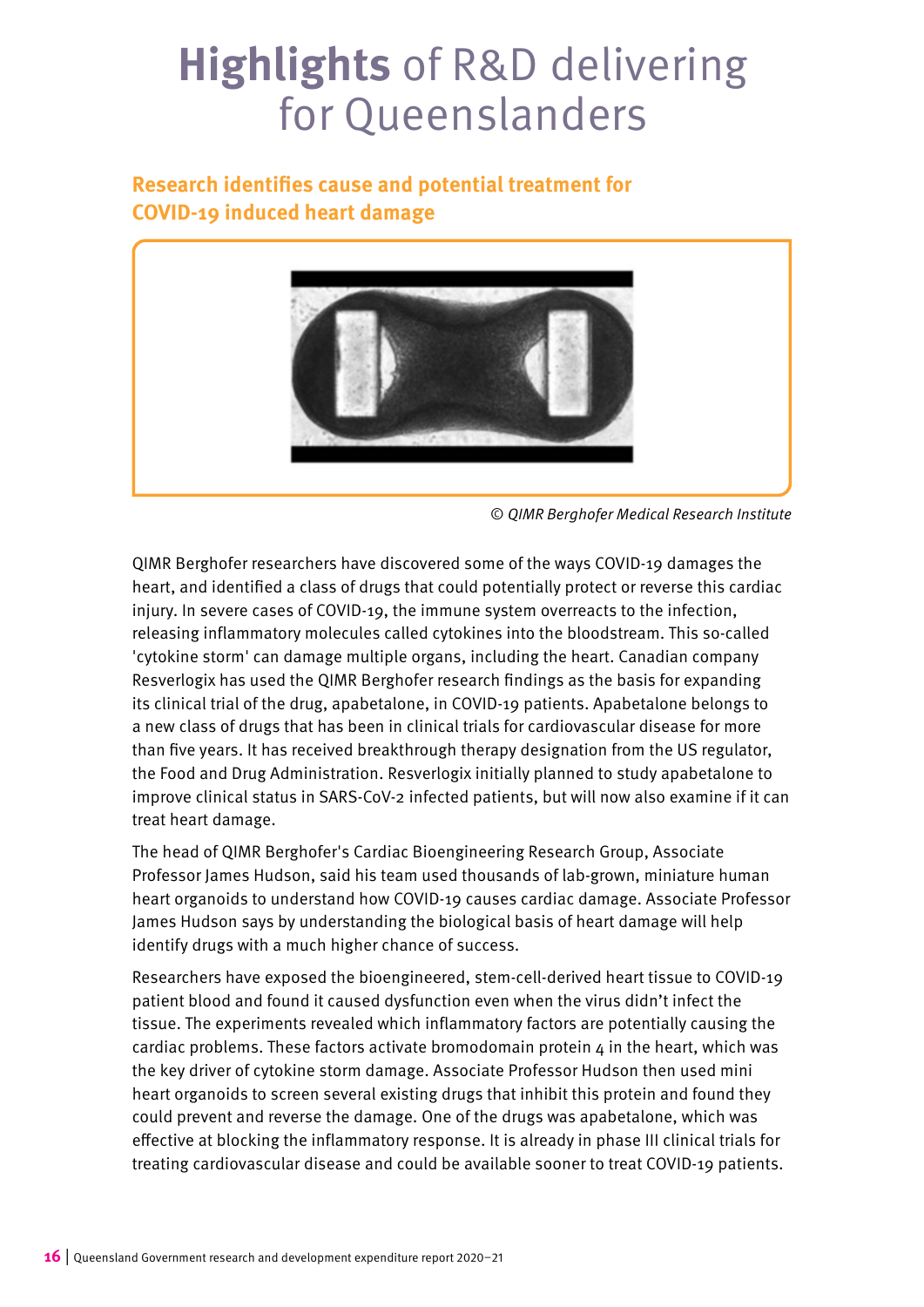#### **Commonwealth Health Department funding for the National Mental Health Service Planning Framework tool**



© Queensland Health

Queensland Centre for Mental Health Research is funded by the Commonwealth Department of Health to develop and support implementation of the National Mental Health Service Planning Framework (NMHSPF). The NMHSPF is an evidence-based tool supporting service planning across Australia by estimating population need for mental health services, the types and quantities of care required for different groups, and associated resource targets.

In 2020–21, the team led by Dr Sandra Diminic completed research to update NMHSPF modelling and documentation; developed training for planners in health departments, hospital and Primary Health Networks; and provided expert advice to NMHSPF users and the Commonwealth.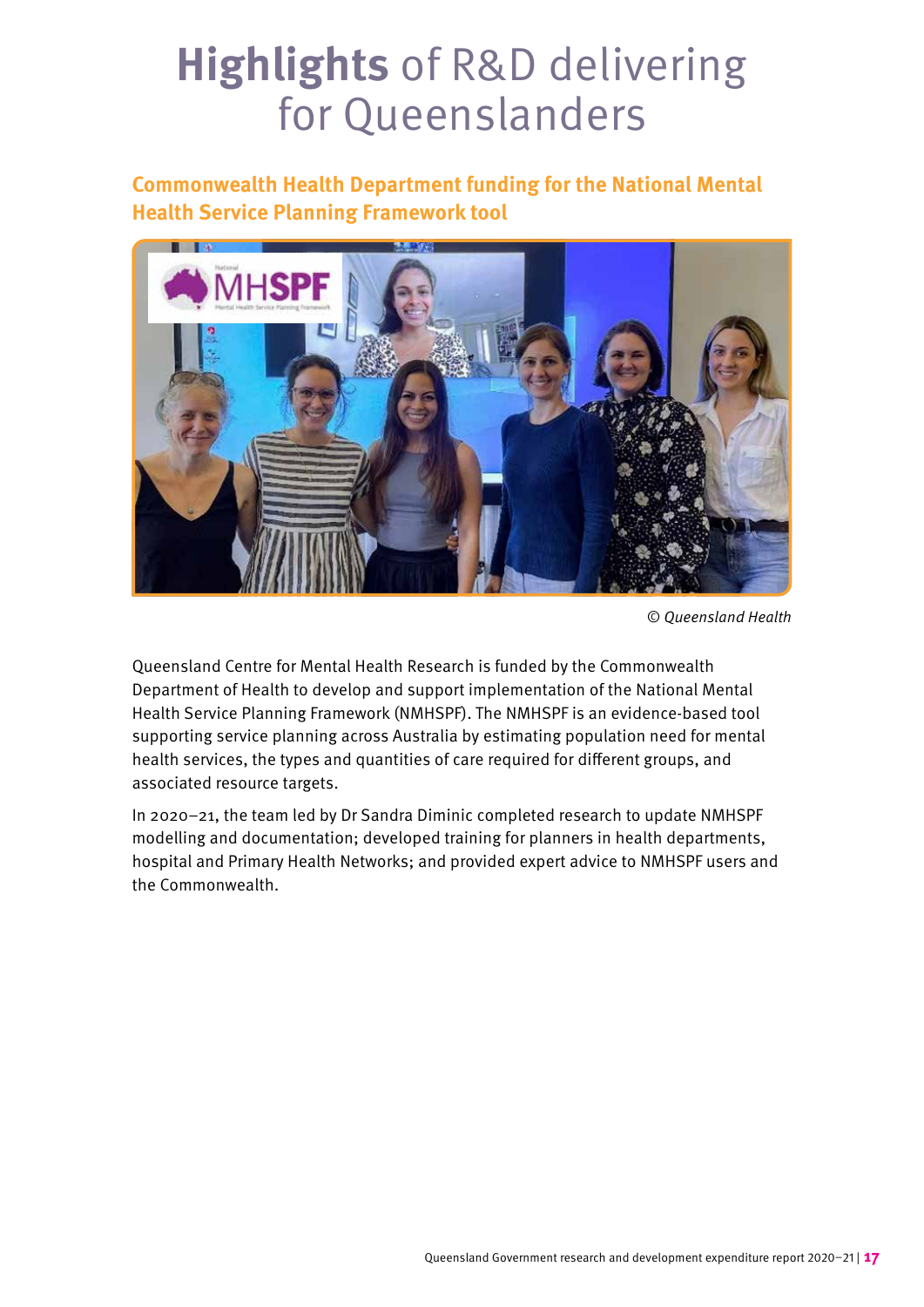#### **Transforming mango futures**



© Department of Agriculture and Fisheries

Research led by the Department of Agriculture and Fisheries (DAF) has shown that transforming mango orchards to high-density plantings produces higher yields and improves long-term profitability, with benefits for cyclone resilience, spray efficiency, automation and robotics. This was the result of a project funded by the Cooperative Research Centre for Developing Northern Australia, which examined the potential of highdensity mango orchards to improve profitability based on the success of high-density plantings in other tree crops. Increasing industry profitability through higher yields and lower input costs is a key priority for the Australian mango industry.

For the three-year project, DAF partnered with Manbulloo Ltd, Marto's Mangoes and the Australian Mango Industry Association to establish and assess trials of high-density plantings across three sites in Queensland and the Northern Territory. The trial design was based on knowledge gained from the DAF mango planting systems trial established at the Walkamin Research Facility in 2013. The trees in high-density mango orchards are shorter and thinner and the width between rows is reduced. Trees are managed as slim hedges or on trellises which improves canopy support and light interception, and maximises canopy leaf area to produce more fruit. Sprayers and harvesters work more efficiently along rows with short and narrow canopies, leading to reduced pesticide use and increased opportunities for the application of ag-technologies like robotic harvesting.

An economic case study released from the project in May 2021 compared farm level investments in conventional low, medium and high-density orchard systems and a trellis high-density orchard system for mango production. The study found that, at their peak, the new high-density and trellised orchards could: produce up to 66 tonnes per hectare/ per year—over 3.5 times more than existing low-density plantings, improve on-farm efficiency of mango growing, spraying and picking costs, reduce annual fruit production costs (per kg/fruit) by approximately 20%, and improve long-term grower and industry profitability.

While the adoption of high-density slim hedge and trellised planting requires a higher level of investment during establishment and over the first 10 years than conventional lower density planting systems, this is rapidly recouped by the higher revenues achieved by increased yield per hectare. Results from this research will help growers select the right orchard management design for their business when establishing new mango plantings.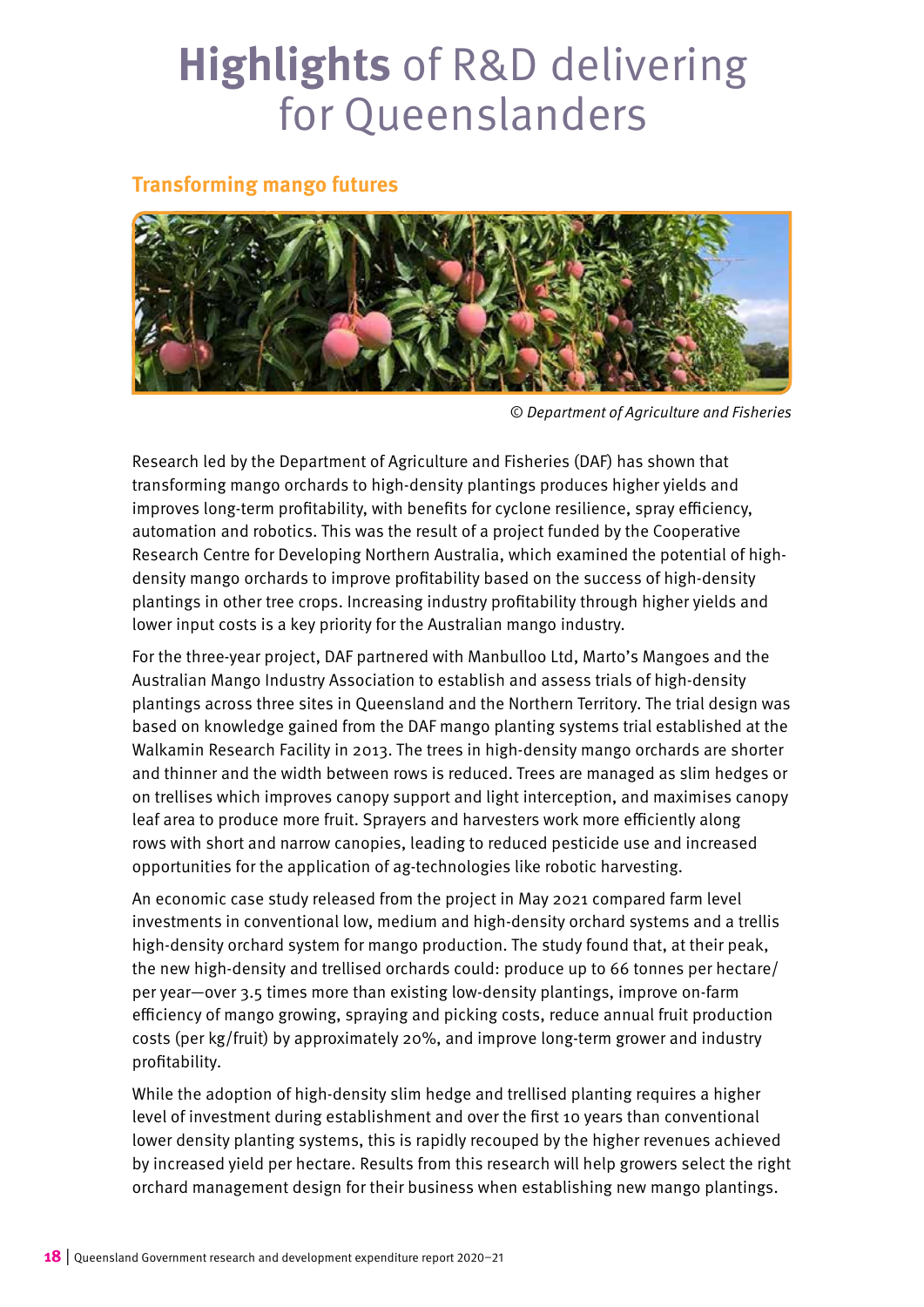#### **Fire scar mapping**



© Department of Environment and Science

Scientists have developed an improved way of using satellite imagery to map where fires have occurred across Queensland. The new fire scar maps detail the extent and changes in burnt areas in a way that can be easily used by land managers and emergency management agencies.

Queensland's diverse landscapes, vegetation and soil types, combined with the effects of cloud, smoke and other landscape dynamics make it challenging to accurately map burnt areas using satellite imagery. To address this issue, scientists from the Department of Environment and Science and the Joint Remote Sensing Research Program at the University of Queensland have collaborated to develop a new way of mapping fire scars.

The new methodology uses the European Space Agency's high frequency Sentinel-2 satellite imagery combined with machine learning and specialised mapping technology to produce detailed maps of areas impacted by fire every month for the entire state. This method builds on previous work which mapped Queensland's fire history using Landsat satellite imagery.